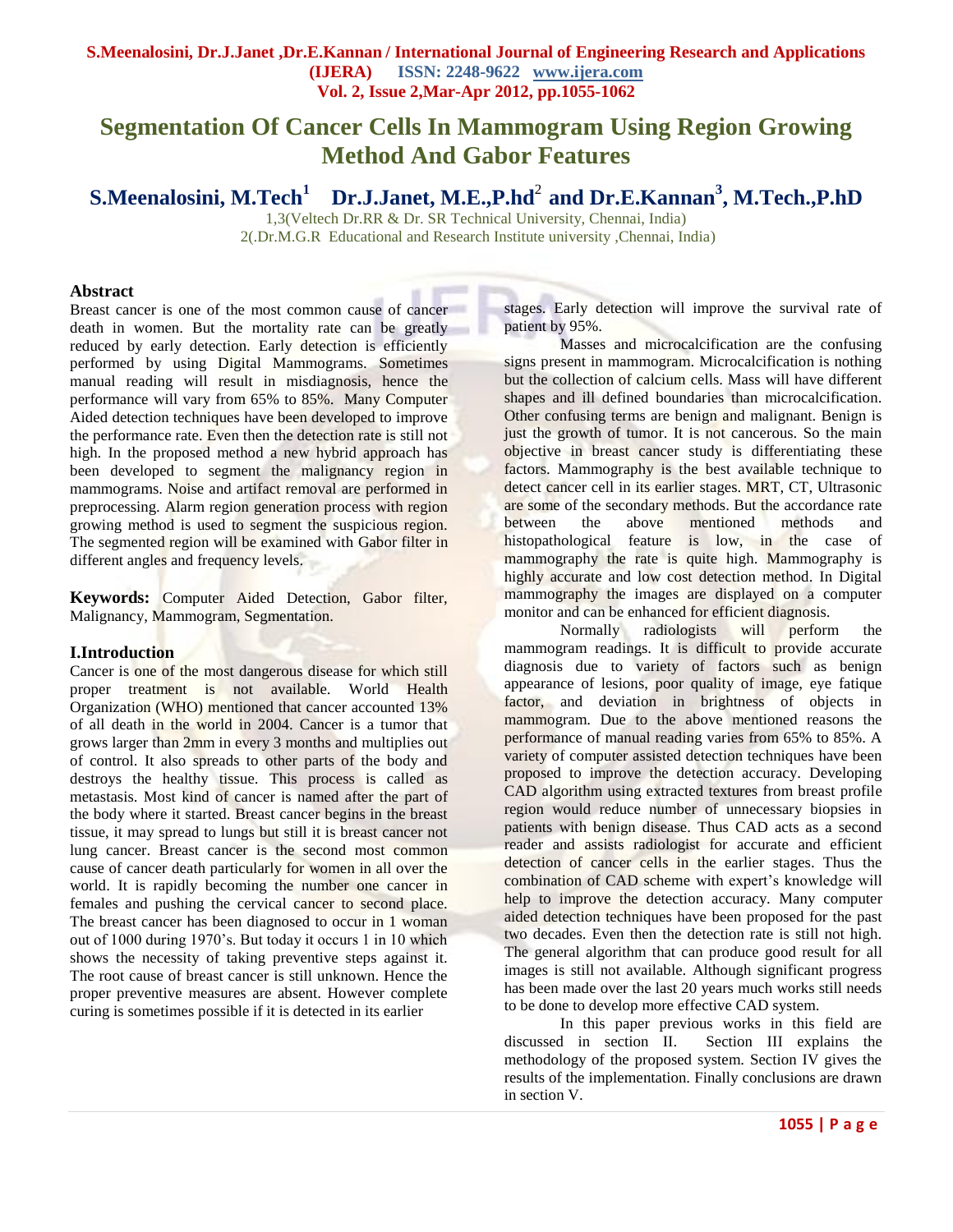## **II. Literature Survey**

Implementation of computer aided detection contains various fields such as enhancing the mammogram, identifying suspected region, feature extraction from segmented mammogram, classifying the mammograms and so on. Many algorithms have been proposed to improve the efficiency of the CAD system in the above mentioned fields. Some of those methods are discussed in this section.

Many attempts have been made by researchers to efficiently use the fuzzy logic and neural network methods to improve the diagnostic efficiency in cancer detection [17, 23, 24, 32]. Genetic algorithm was used with different combination of technologies for the effective diagnosis [16]. Jinshan et al. [26] provided an overview of recent advances in the development of CAD system. Maurice et al. [7] proposed a new algorithm based on the correspondence between MLO and CC views of mammograms.

Pectoral segmentation and artifact removal are the important preprocessing works. Jawad et al. [3] used morphological operation and seeded region growing method to segment the pectoral muscles. Contrast limited adaptive histogram equalization (CLAHE) and multiscale contrast enhancement algorithm are some of the effective methods in enhancing the mammograms [19, 22]. Arianna et al. [14] proposed a novel algorithm for denoising and enhancement based on dyadic wavelet processing.

Numerous segmentation algorithms have been proposed for segmenting the mass region. Each has its own advantage in some perspective. Farhang et al. [20] used mean shift algorithm to cluster the pixels in mammogram. Ka hu et al. [8] developed a combination of adaptive global and local thresholding to segment the multiresolution mammogram. Morphological component analysis was designed by xinbo gao et al. [13] to detect the suspicious region. Indra et al. [10] presented a combination of techniques that incorporates seeded region growing with ASB algorithm to isolate normal and abnormal regions in the breast tissue. Various algorithms based on Jacobi moments [12], SUSAN filter [14], vector quantization [28] have been tried to segment the mass from normal tissue. Yufeng zheng et al. [27] proposed a hybrid method in which Gabor feature is used with the combination of different methods to detect the cancer cells in mammogram. Mohd et al. [31] designed a method using gray level cooccurrence matrix to identify the mass region in mammogram.

After segmenting the suspected mass region, features of the segmented region should be examined to verify whether the extracted region contains mass or not. Various features like intensity histogram features, Gray level co-occurrence matrix features and intensity features are used for breast cancer diagnosis. In an comparative study Nithya et al. [4] found out that GLCM outperformed the other two methods. Hence this method is used for the feature extraction process of the proposed method.

Classification is another most important process in CAD system design. Ju liu et al. [18] used improved local binary pattern operator for mass classification. Mohammad et al. [21], Fatima et al. [6], Leornardo de et al. [30] used support vector machine with combination of different techniques for the classification of masses. Naïve bayes classifier [19], K means classifier, fuzzy C means clustering [15, 29] are some of the common methods used in the previous work. Kemal et al. [5] designed least square support vector machine which provided effective classification compared to other methods.

## **III. Methodology**

#### 3.1 Data collection

The data used in the experiments of the proposed work was taken from Mammography Image Analysis Society database. MIAS is an organization of UK research groups. It contains left and right breast images of 161 patients. Totally 322 images are there which are selected from United Kingdom national screening programme..

### **3.2 Preprocessing**

Mammograms are medical images that are difficult to interpret. Preprocessing is the essential thing to improve the quality of mammogram, So that the segmentation can be efficiently performed on the preprocessed mammogram than raw mammogram. Digitization noise and high frequency components are some of the unwanted regions present in the mammography images. These can be removed by using median filter. Edges are the more important factor in the segmentation process. The advantage of using median filter is, it can remove the noise without disturbing the edges. The film artifacts such as label and x-ray marks are removed using morphological operation in combination with thresholding methods. MATLAB functions are used to perform the above process.

#### **3.3 Segmentation**

The goal of segmentation is to extract the entire suspicious mass region from mammogram. A mass is space occupying lesion and usually appears as a bright region on a mammogram. We can ignore the darker regions. We need to concentrate only on the brighter region. Contrast enhancement is implemented in order to extract the brighter region alone from the mammogram.

#### **3.3.1. Contrast enhancement**

Contrast enhancement can be performed by increasing the brightness. Intensity values are added by using adaptive histogram equalization over different segments. It enhances the contrast of each pixel relative to its local neighborhood adaptively. As a result improved contrast can be produced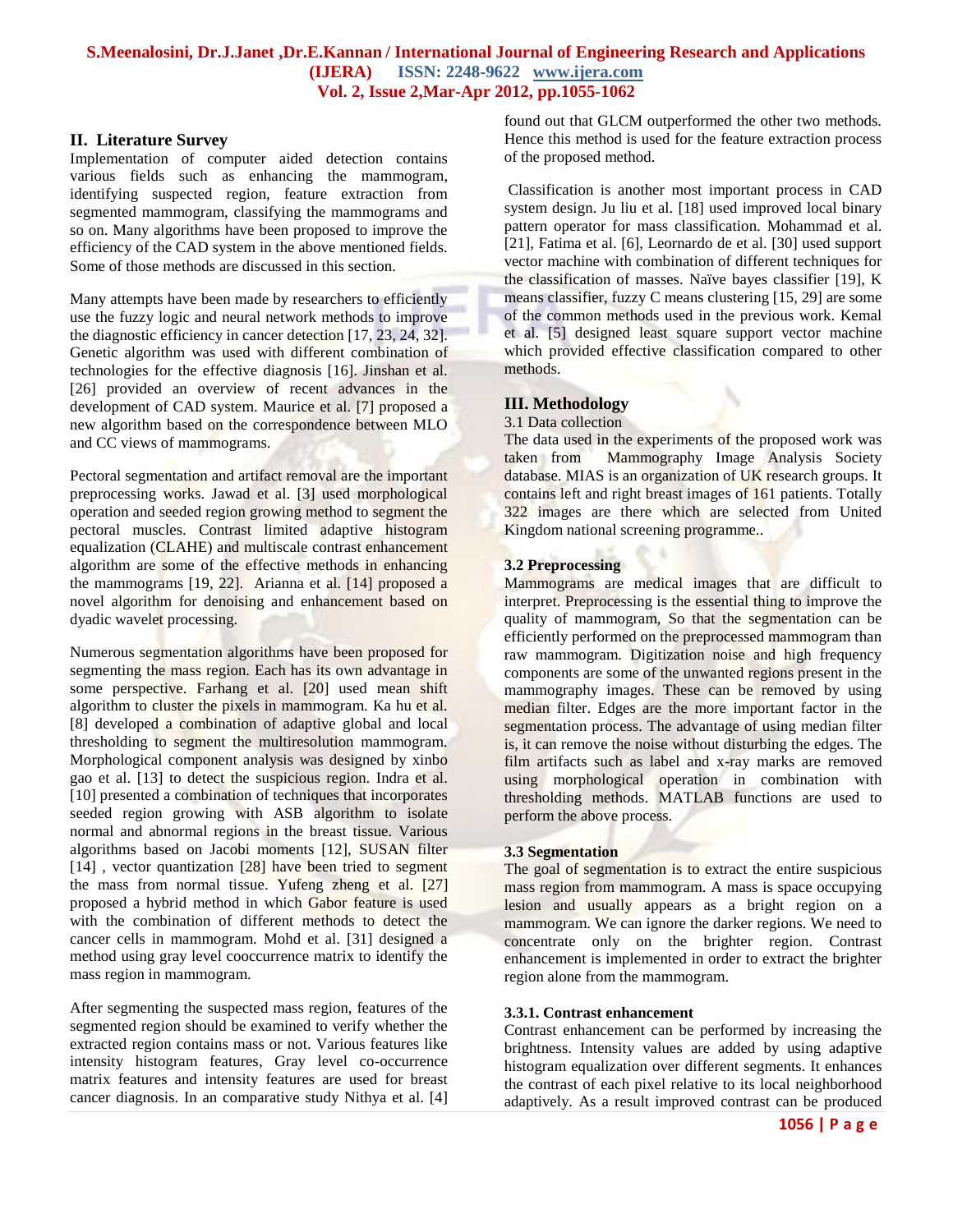for all levels in the image. Adaptive histogram equalization also helps to reduce the noise produced in homogenous area.

#### **3.3.2. Alarm pixel generation**

Alarm pixels are produced by thresholding the contrast enhanced image. Alarm threshold is determined by histogram analysis. Segmentation through alarm pixel generation contains the following steps,

i. Histogram and accumulated histogram should be computed. H and AH.

ii. Using histogram gradient changes location of peaks in histogram should be found out.  $(H_{g1}, H_{g2},..., H_{gi})$  where  $H_{gi}$ are the gray levels.

iii. Candidate of alarm threshold is chosen by following condition,

 $T_C = \{ H_{gi} |$  When the selected alarm area < 10% of the entire region of interest}, C=p, p+1...q. AH can be used to calculate the selected alarm area.

iv. Alarm threshold should be one of  ${T<sub>C</sub>; C=p<sub>~</sub>q}$  *i.e*  ${T<sub>AM=</sub>}$  $T_1$   $p \le l \le q$ , such that  $H_{gi}$  -  $H_{gi-l}$  is maximum among {|  $H_{gk}$  -  $H_{gi-1}$  | ; C=p ~q }.

v. Mark pixel at (x, y) as a candidate of alarm pixel if  $I_{Fm}(X,Y) > T_{Am}$  (m=1,2,3,).

vi. A pixel at  $(x, y)$  is considered as alarm pixel if

 $\sum_{m=1}^4$   $I_{Am}(X,Y) \geq 3$ .

#### **3.3.3. Region growing**

Region growing method seeks group of pixels with uniform intensities. Seeded region growing performs a segmentation of an image with respect to set of points known as seed. Alarm pixel generated from the above process can be considered as seed point. Given the seed the region growing method finds the tessellation of the image into regions with property that each connected component of region meets exactly one of Ai. Each step of algorithm involves the addition of one pixel into above set. Let z be the unallocated pixel.

$$
\alpha = \{ x \notin U_{i=1}^n \ A_i \ | n(x) \cap U_{i=1}^n \ A_i \neq \Phi \}
$$
 (1)

Where,  $n(x)$  is set of immediate neighbours of the pixel x. Consider the rectangular grid with immediate neighbours of 8 connected pixel x. if  $x \in \alpha$  then  $n(x)$  meets just one of A<sub>i</sub>.Hence i(x)  $\widehat{C}\{1, 2, \ldots \}$  to be the index such that

$$
n(X) \cap A_{i(X)} \neq \Phi. \tag{2}
$$

$$
\delta(X) = |g(X) - \text{mean}_{g \in Ai(X)} [g(y)]|
$$
 (3)

Where  $\delta(X)$  is measure of how different x is from the region it joins and  $g(x)$  is the gray value of the pixel x. if  $N(x)$  meets two or more values of  $A_i$  then  $A_i$  will be selected according to the lowest value

$$
\delta(X) = \min_{x \in T} \{ \delta(X) \} \tag{4}
$$

The above process is repeated until all the pixels have been allocated.

#### **3.3.4. Gabor filter**

Gabor filters have been used in many applications, such as texture segmentation, target detection, edge detection, retina identification, image coding and image representation. A *Gabor filter* can be viewed as a *sinusoidal* plane of particular frequency and orientation, modulated by a *Gaussian* envelope. It can be written as:

$$
G(x,y) = e^{-\frac{1}{2} \left[\frac{x^2}{\sigma^2} + \frac{y^2}{\sigma^2}\right]} e^{-i2\pi(u_0x + v_0y)}
$$
(5)

where in fourier frequency domain , filter's response consists of two 2D Gaussian function

$$
G(u,v) = G_1 + G_1 = e^{-\frac{1}{2}[\frac{v_1^2}{\sigma_u^2} + \frac{v_1^2}{\sigma_v^2}]} + e^{-\frac{1}{2}[\frac{v_2^2}{\sigma_u^2} + \frac{v_2^2}{\sigma_v^2}]} \tag{6}
$$

where  $\sigma u = 1/(2\pi\sigma x)$  and  $\sigma v = 1/(2\pi\sigma y)$  are the standard deviation along two orthogonal directions (which determines the width of the Gaussian envelope along the *x*and *y*-axes in spatial domain), and assume that the origin of the Fourier transform has been centered. The intermediate variables are defined as following:

| $u_1 = (u-fcos\theta) cos\theta + (v-fsin\theta) sin\theta$ | (7) |
|-------------------------------------------------------------|-----|
|-------------------------------------------------------------|-----|

 $v_1 = -(u-f\cos\theta)\cos\theta + (v-f\sin\theta)\sin\theta$  (8)

 $u_2 = (u + f \cos \theta) \cos \theta + (v + f \sin \theta) \sin \theta$  (9)

 $v_2$ = -( u+fcos $\theta$ ) cos $\theta$ + (v+fsin $\theta$ ) sin $\theta$  (10)

From each mammogram, a total of 20 Gabor filtered images  $(I_Gmn, m = 1-5, n = 1-4,$  in spatial domain) are produced with 20 Gabor filters distributed along five bands ,located from low to high frequencies(f=6,12,24,48,80) and by four orientations (vertical, 45°, horizontal, and 135°).

## **IV. Results**

Experiments are conducted on the image taken from MIAS database. 250 mammograms have taken for experiments in which 125 are normal and 125 are abnormal. Results of three mammograms out of 250 mammograms are given in this section. "Fig 1" shows the segmentation result of the mammogram "mdb010" "Fig 2" and "Fig 3" shows the result of implementation in mammograms "mdb15" and 'mdb31'. In all the three figures a shows the original mammogram, b shows the mammogram after preprocessing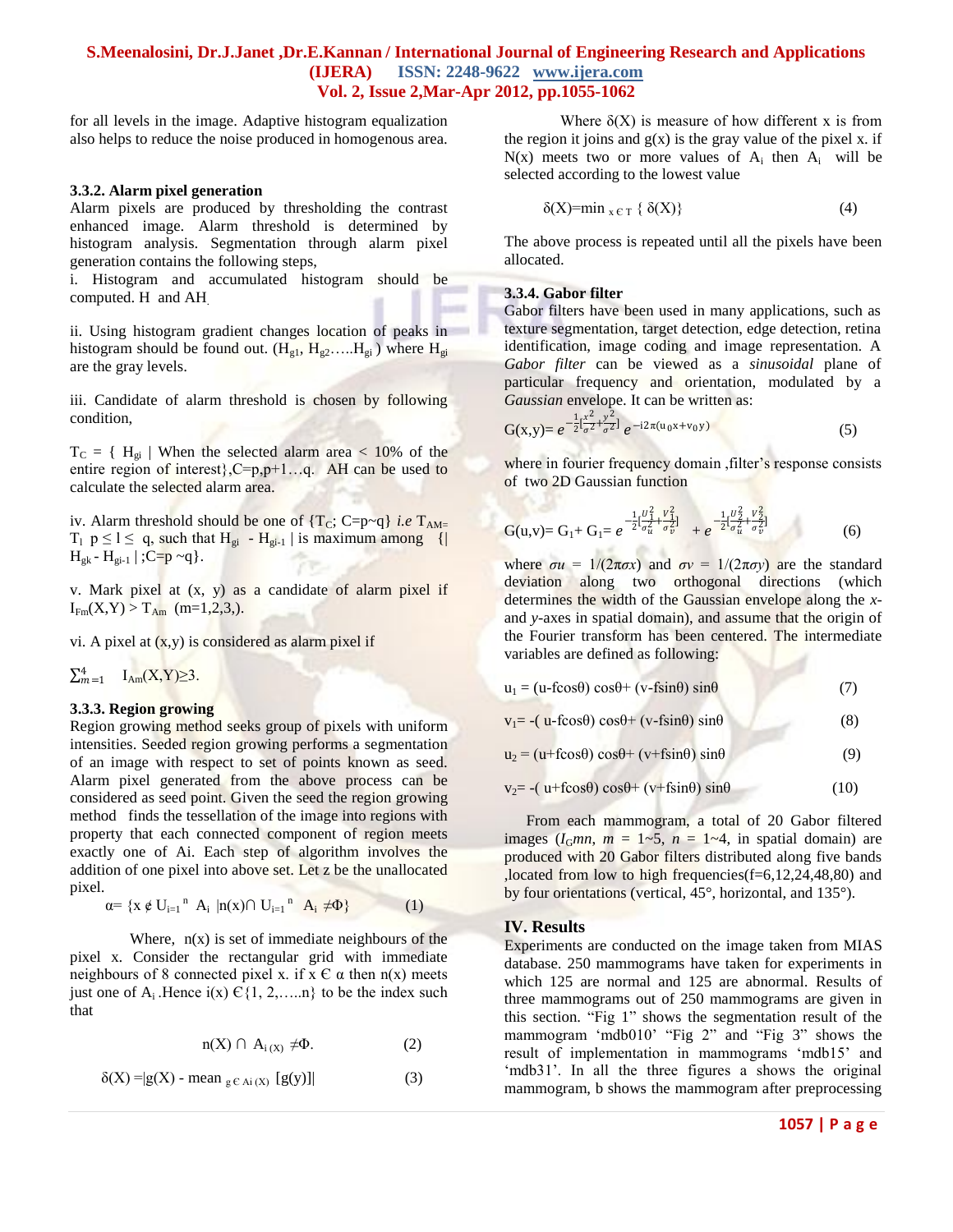such as median filter and artifact removal process, c shows the image after contrast enhancement process, d shows image after alarm region generation process e shows the region after region growing and final segmentation process and finally f shows the image after application of gabor filter.



**Fig 1a**. Original mammogram (mdb 010).



**Fig 1b**. mammogram after noise and artifact removal

process.





**Fig 1d**. mammogram after alarm region generation process.



**Fig 1e**. mammogram after final segmentation.



**Fig 1f.** mammogram with gabor filter generation process

**Fig 1c.** mammogram after contrast enhancement process.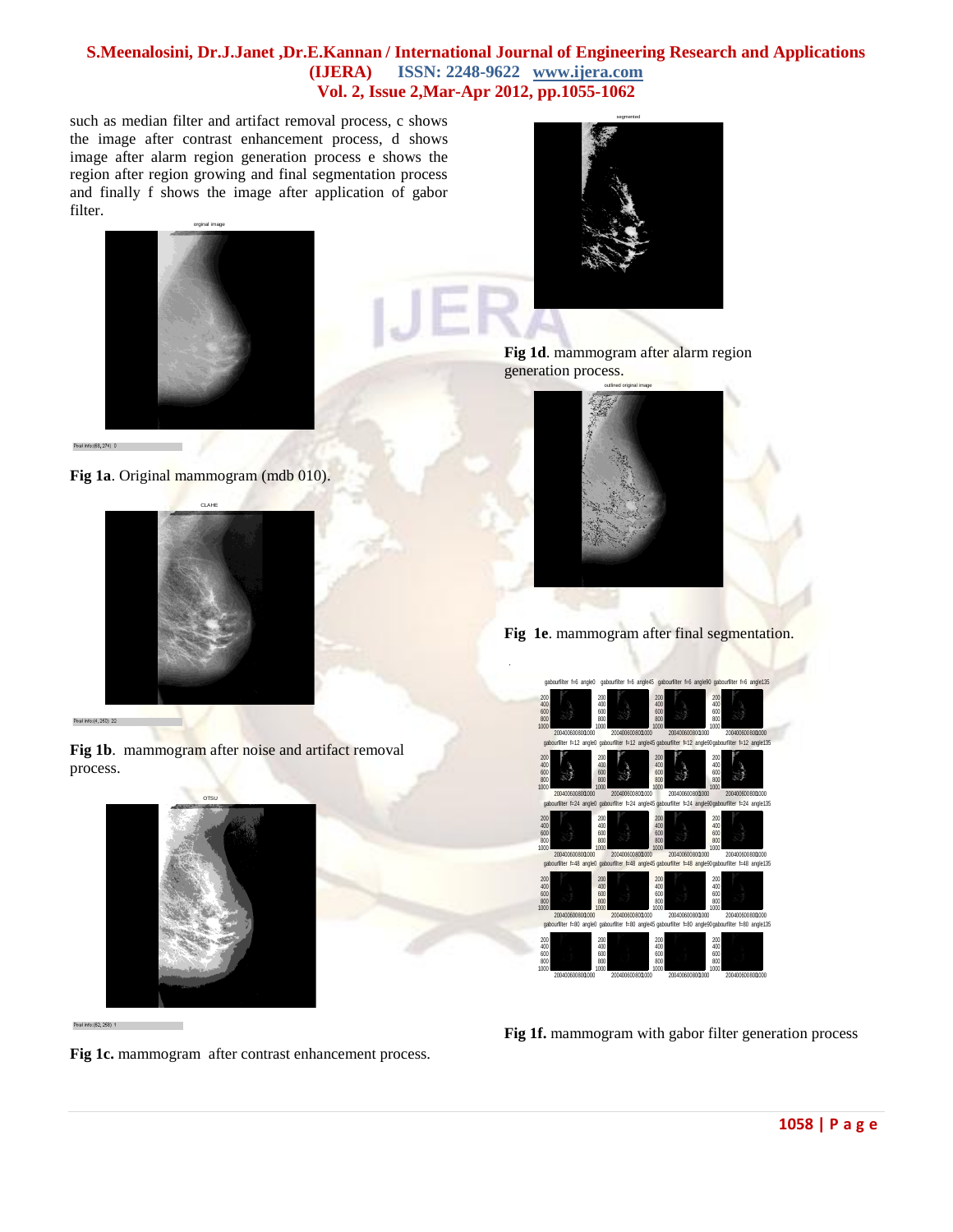





Fig 2b. mammogram after noise and artifact removal process.



**Fig 2c** mammogram after contrast enhancement process.



**Fig 2d**. mammogram after alarm region generation process.



**Fig 2e.** mammogram after final segmentation.



**Fig 2f.** mammogram with gabor filter generation process .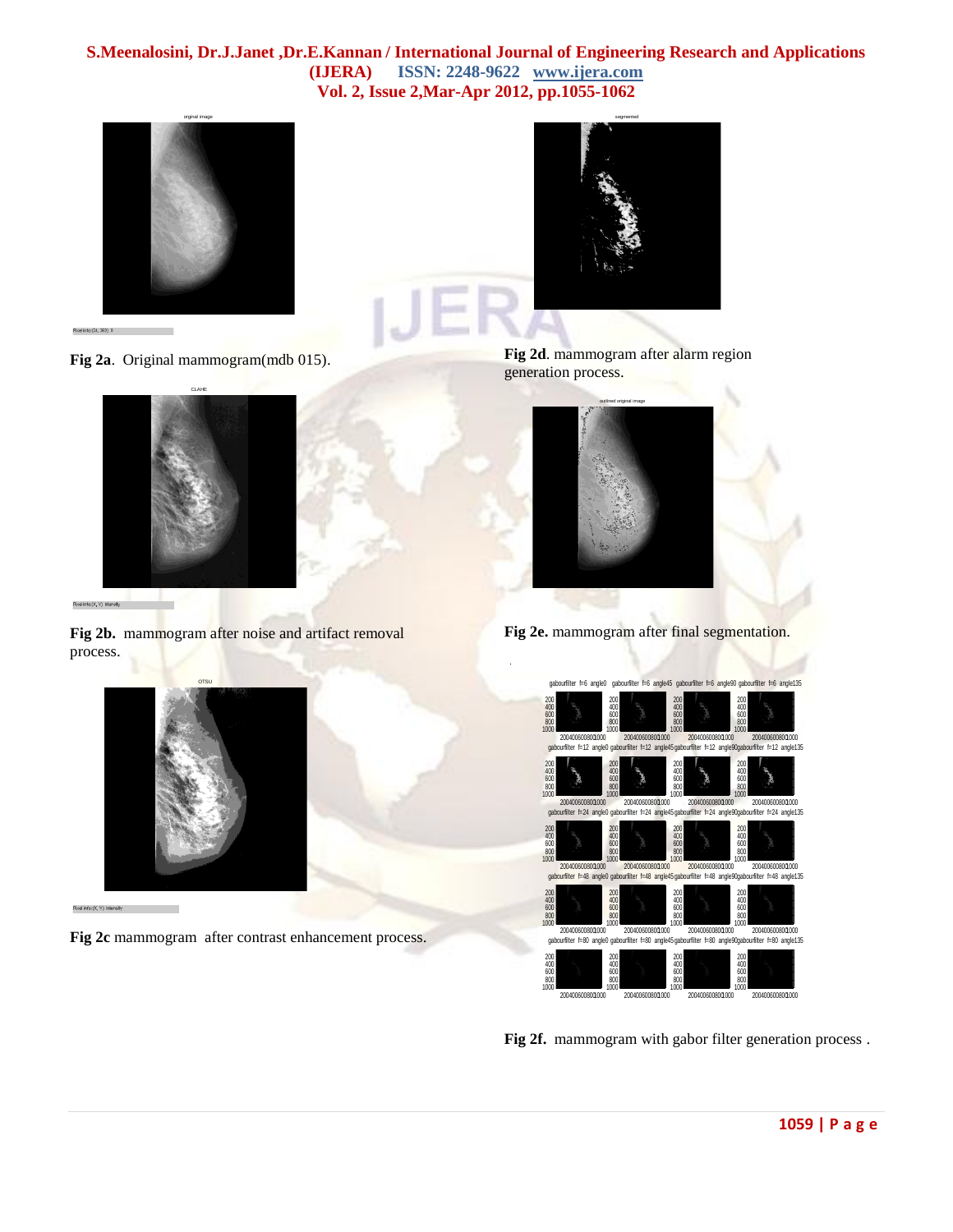



**Fig 3a**. Original mammogram (mdb 031).



Pixel info:  $(28, 248)$  22

**Fig 3b.** mammogram after noise and artifact removal process.



**Fig 3d.** mammogram after alarm region generation process.



**Fig 3e.** mammogram after final segmentation.



Pixel info: (58, 260) 1

**Fig 3c** mammogram after contrast enhancement process.



**Fig 3f.** mammogram with gabor filter generation process.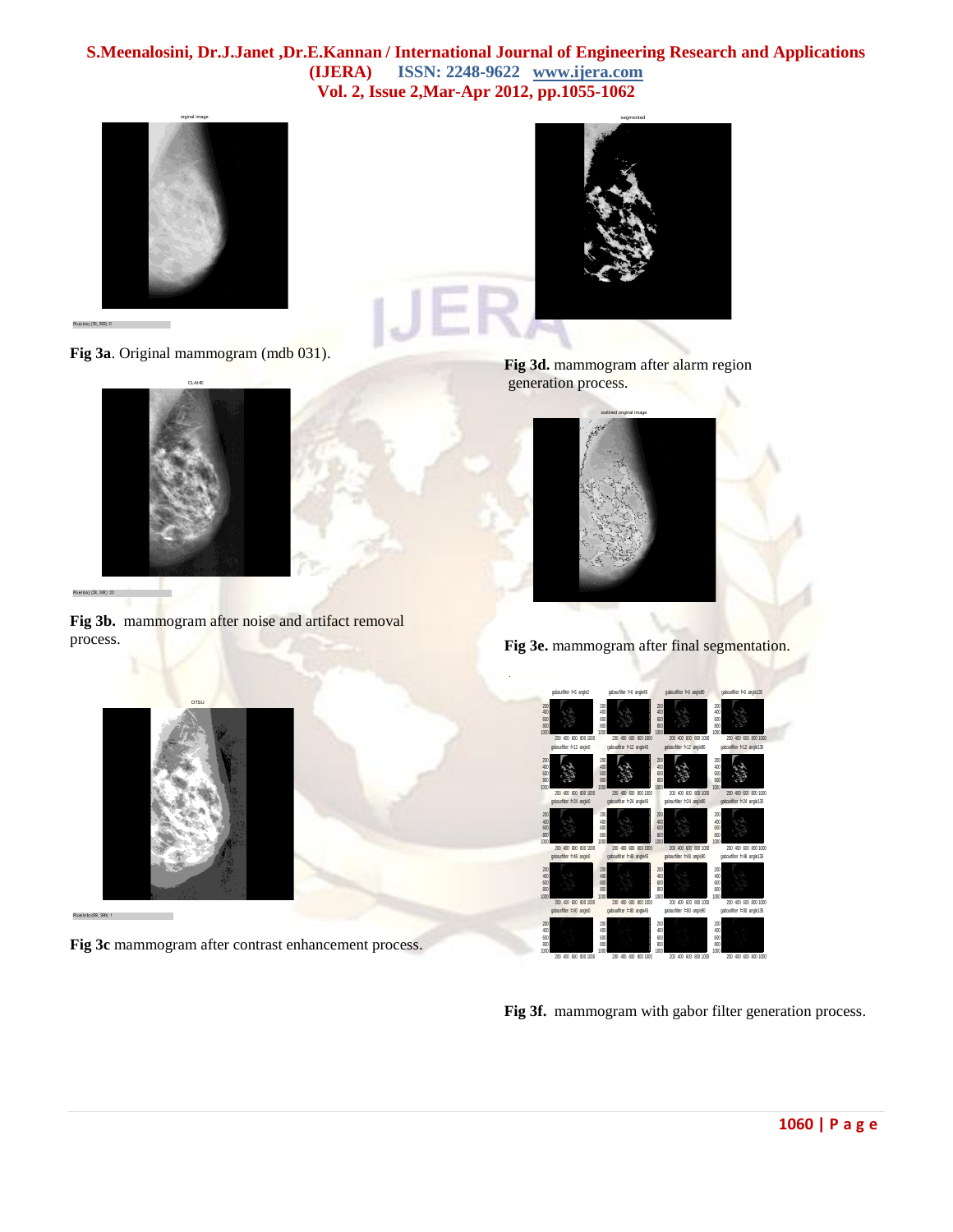#### **V. Conclusion**

In the proposed work a new computer aided detection technique has been designed to detect the mass region automatically without any human interruption. Preprocessed image is segmented using alarm region generation process in combination with region growing method. The segmented region is examined thoroughly using Gabor filter which helps to study the segmented mammogram in all possible angles and frequencies. The segmented region from the proposed work can be used for further processing such as feature extraction and classification of mass region in future. Hence the proposed method is highly desirable in order to assist the radiologist in the detection of malignant region and to improve the diagnostic accuracy.

#### **References**

- [1] Rafael C.Gonzalez and Richards E.Woods,*DigitalImage Processing*(Prentice Hall, 2007).
- [2] Anil.K.Jain,,*Fundamentals of Digital Image Processing* (Prentice Hall,2004)
- [3] Jawad Nagi, Sameen Abdul Kareem, Farrukh Nagiand Syed Khaleel Ahmed, Automated Breast Profile Segmentation for ROI Detection Using Digital Mammograms,*IEEE EMBS Conference on Biomedical Engineering & Sciences*, 2010, 87-92.
- [4] R.Nithya and B.Santhi, Comparative Study on Feature Extraction Method For Breast Cancer Classification, *Journal of Theoretical ad Applied Information Technology, Vol.33, No. 2*, Nov 2011,220-226.
- [5] Kemal Polat and Sahil Gunes, Breast Cancer Diagnosis using Least Square Support Vector machine, *Digital Signal Processing Vol.17*,2007,694- 701.
- [6] Fatima Eddaoudi, Fakhita Regrgui, Abdelhak Mahmoudi and Najib Lamouri, Mass Detection Using SVM Classifier Based on Texture Analysis, *Applied Mathematical Sciences, Vol.5*,2011, No.8, 367-379.
- [7] Maurice Samulski and Nico Karssemeijer, Optimizing Case-Based Detection Performance in a Multiview CAD System for Mammography, *IEEE Transactions on Medical Imaging, Vol. 30*, *No. 4*, April 2011,1001- 1009.
- [8] Kai Hu, Xieping Gao and Fei Li, Detection Of Suspecious Lesions by Adaptive Thresholding Based on Multiresolution Analysis in Mammogram, *IEEE Transactions on Instrumentation and Measurement, Vol. 60, No. 2,* Feb 2011, 462-472.
- [9] Xinbo Gao, Ying Wang, Xuelong Li and DachengTao, On Combining Morphological Component Analysis and Concentric Morphology Model for Mammographic Mass Detection,,*IEEE Transactions on Information Technology in Biomedicine, Vol.14, No. 12*, March 2010, 266-273.
- [10] Indra Kantra Mitra, Sanjay Nag and Samir K.Bandyopadhyay, Detection of Abnormal Masses Using Devide and Conquer Algorithm in Digital Mammogram, *International Journal of Emerging Sciences, 1(4),* Dec 2011,767-786.
- [11] Arianna Mencamttini, Marcello Salmeri, Roberto Lojacono, Manuela Frigeri and Federica Caselli, Mammographic Images Enhancement and Denoising for Breast Cancer Detection Using Dyatic Wavelet Processing, *IEEE Transactions on Instrumentation and Measurement, Vol. 57, No.7*, July 2008,1422-1430.
- [12] N.V.S.Sree Rathna Lakshmi and C.Manoharan, An Automated System for Classification of Micro Calcification in Mammogram Based on Jacobi Moments, *International Journal of Computer Theory and Engineering, Vol.3, No.3,* June 2011, 431-434.
- [13] Viet Dzung Nguyen, Duc Thuan Nguyen, Tien Dzung Nguyen and Van Thanh pham, An Automated method to Segment and Classify Masses in Mammograms*, World Academy of Sciece, Engineering and Technology, 52,* 2009, 942-947.
- [14] Arun K.S and Sarath K.S, Evaluation of SUSAN Filter for the Identification of MicroCalcification, *International Journal of Compute Applications, Vol.15, No.3*, February 2011,41-44.
- [15] Nalini Singh, Ambarish G Mohapatra and Gurukalyan Kanungo, Breast Cancer Mass Detection in Mammograms Using K-means and Fuzzy C-means Clustering, *International Journal of Computer Applications, Vol. 22, No. 22,* May 2011, 15-21*.*
- [16] J.Subhash Chandra bose, Marcus Karnan and R.Sivakumar, Detection of masses in Digital Mammograms, *International Journal of Computer and Network Security, Vol.2, No.2,* Feb 2010, 78- 86.
- [17] Suraphon Chumklin and Sansanee Auephanwiriyakul,,Microcalcification Detection in Mammograms Using Interval type-2 Fuzzy logic System with Automatic Membership Function Generation*, IEEE Proceedings,*2010.
- [18] Jun Liu, Xiaomig Liu, Jianxun Chen and J Tang, Improved Local Binary Patterns for Classification of Masses using Mammography, *IEEE proceedings*,2011, 2692-2695.
- [19] B.N.Beena Ullala Mata and Dr.M.Meenakshi,, A Novel Approach for Automatic detection of Abnormalities in Mammograms, *IEEE proceedings*, 2011,831-836.
- [20] Farhang Sahba and anastaios Veetsanopoulos, Mean Shift Based Algorithm For Mammographic Breast Mass Detection, *IEEE 17th International*